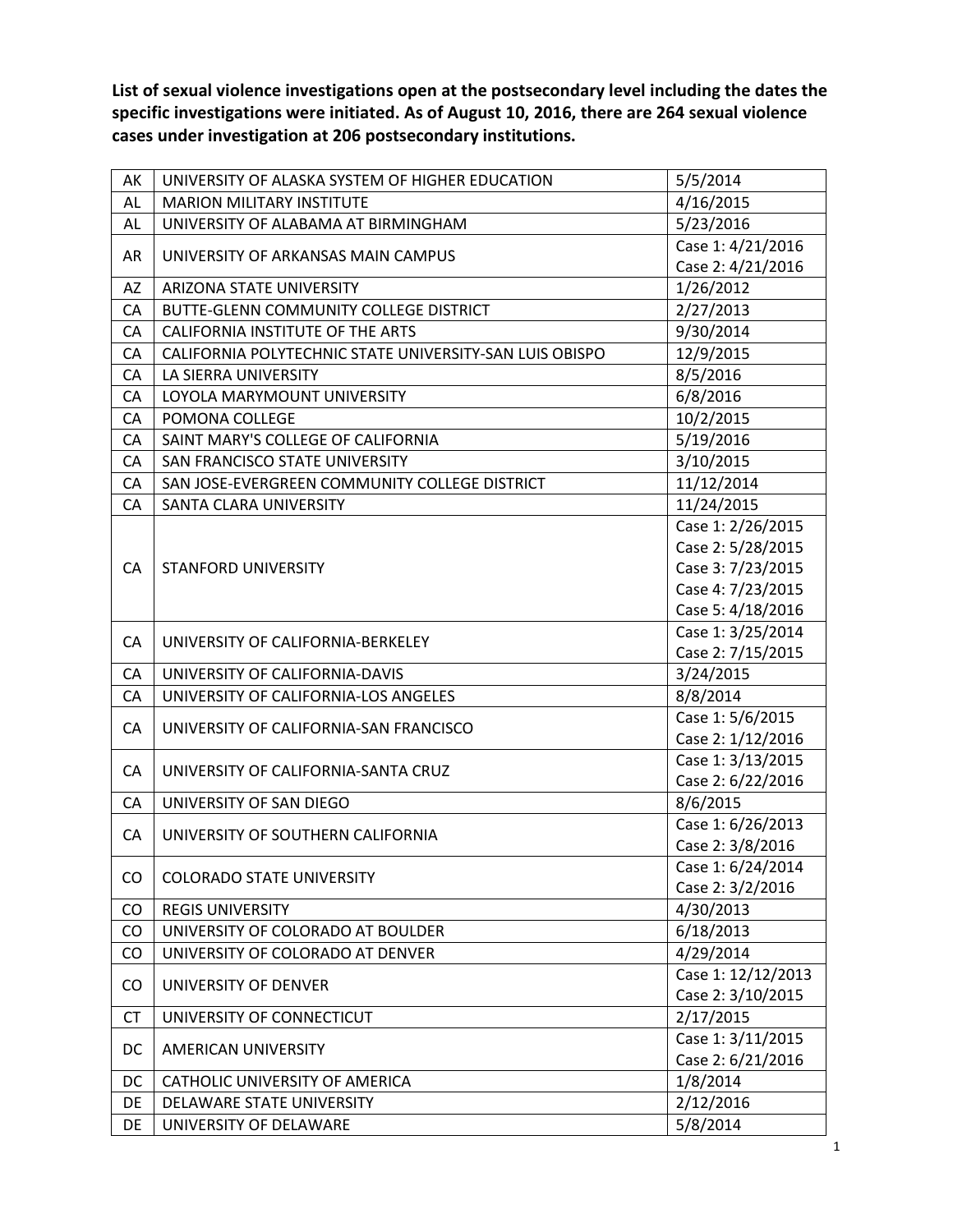| DE         | <b>WESLEY COLLEGE</b>                              | 7/28/2015                     |
|------------|----------------------------------------------------|-------------------------------|
| <b>FL</b>  | <b>FLORIDA STATE UNIVERSITY</b>                    | 4/3/2014                      |
| FL         | FULL SAIL UNIVERSITY                               | 7/20/2015                     |
|            |                                                    | Case 1: 10/9/2015             |
| FL.        | UNIVERSITY OF MIAMI                                | Case 2: 3/11/2016             |
| FL         | UNIVERSITY OF SOUTH FLORIDA                        | 9/3/2014                      |
| GA         | <b>EMORY UNIVERSITY</b>                            | 12/13/2013                    |
| GA         | MOREHOUSE COLLEGE                                  | 11/19/2015                    |
| GA         | <b>OGLETHORPE UNIVERSITY</b>                       | 6/23/2015                     |
| GA         | SPELMAN COLLEGE                                    | 11/19/2015                    |
| HI         | UNIVERSITY OF HAWAII AT MANOA                      | 5/28/2013                     |
| IA         | <b>DRAKE UNIVERSITY</b>                            | 10/3/2014                     |
| IA         | <b>GRINNELL COLLEGE</b>                            | 7/22/2015                     |
| IA         | <b>IOWA STATE UNIVERSITY</b>                       | 10/15/2014                    |
| IA         | UNIVERSITY OF IOWA                                 | 4/20/2015                     |
| ID         | <b>COLLEGE OF IDAHO</b>                            | 3/8/2016                      |
| ID         | <b>IDAHO STATE UNVERSITY</b>                       | 6/5/2015                      |
| ID         | LEWIS-CLARK STATE COLLEGE                          | 3/10/2016                     |
|            |                                                    | Case 1: 4/18/2013             |
| ID         | UNIVERSITY OF IDAHO                                | Case 2: 5/27/2015             |
| IL         | COLUMBIA COLLEGE CHICAGO                           | 12/15/2015                    |
| IL         | <b>JUDSON UNIVERSITY</b>                           | 10/20/2015                    |
|            |                                                    | Case 1: 1/2/2014              |
| IL         | <b>KNOX COLLEGE</b>                                | Case 2: 6/26/2014             |
|            |                                                    |                               |
|            |                                                    | Case 3: 4/6/2016              |
| IL         | MONMOUTH COLLEGE                                   | 9/11/2015                     |
|            |                                                    | Case 1: 9/4/2015              |
| IL         | SOUTHERN ILLINOIS UNIVERSITY-CARBONDALE            | Case 2: 12/14/2015            |
|            |                                                    | Case 1: 6/28/2013             |
| IL         | UNIVERSITY OF CHICAGO                              | Case 2: 2/3/2016              |
|            |                                                    | Case 3: 2/3/2016              |
| IL         | UNIVERSITY OF ILLINOIS AT CHICAGO                  | 4/22/2016                     |
| ${\sf IN}$ | GRACE COLLEGE AND THEOLOGICAL SEMINARY             | 4/18/2016                     |
| IN         | <b>HANOVER COLLEGE</b>                             | 8/5/2016                      |
|            |                                                    | Case 1: 3/12/2014             |
| IN         | INDIANA UNIVERSITY-BLOOMINGTON                     | Case 2: 6/30/2015             |
|            |                                                    | Case 3: 5/17/2016             |
| IN         | PURDUE UNIVERSITY-MAIN CAMPUS                      | 8/5/2016                      |
| IN         | UNIVERSITY OF NOTRE DAME                           | 2/19/2016                     |
| IN         | <b>VALPARAISO UNIVERSITY</b>                       | 10/3/2014                     |
|            |                                                    | Case 1: 3/20/2014             |
| IN         | <b>VINCENNES UNIVERSITY</b>                        | Case 2: 2/19/2016             |
|            |                                                    | Case 1: 8/4/2014              |
|            |                                                    | Case 2: 4/20/2015             |
| <b>KS</b>  | <b>KANSAS STATE UNIVERSITY</b>                     | Case 3: 9/24/2015             |
|            |                                                    | Case 4: 11/24/2015            |
|            |                                                    | Case 1: 7/16/2014             |
| KS<br>KS   | UNIVERSITY OF KANSAS<br><b>WASHBURN UNIVERSITY</b> | Case 2: 7/20/2015<br>7/1/2014 |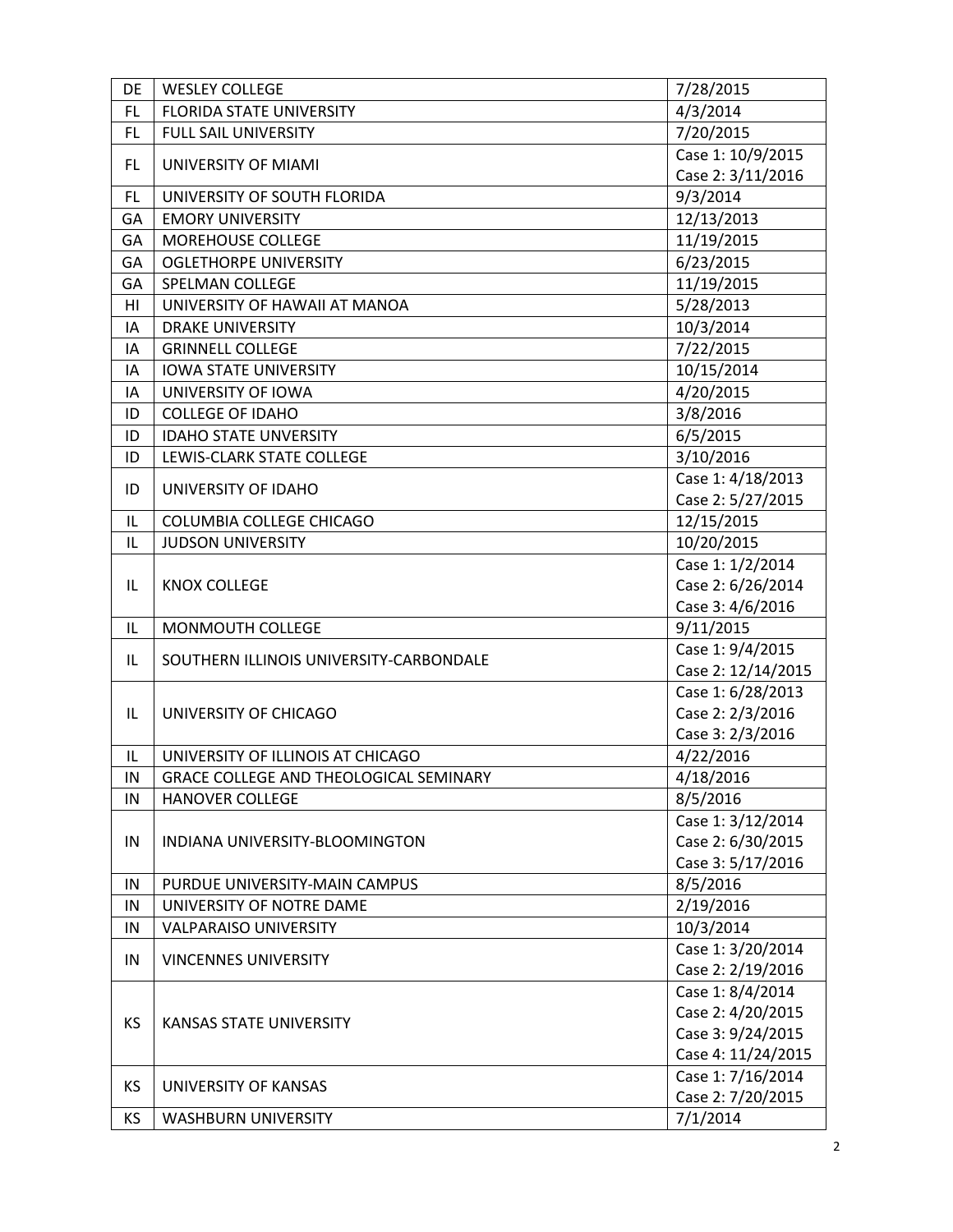| KY        | UNIVERSITY OF KENTUCKY                        | 4/14/2015                            |
|-----------|-----------------------------------------------|--------------------------------------|
| LA        | LOUISIANA STATE UNIVERSITY-SYSTEM OFFICE      | 8/4/2015                             |
| LA        | LOYOLA UNIVERSITY NEW ORLEANS                 | 2/5/2016                             |
| MA        | <b>AMHERST COLLEGE</b>                        | 1/6/2014                             |
| MA        | <b>BABSON COLLEGE</b>                         | 4/28/2016                            |
| MA        | BERKLEE COLLEGE OF MUSIC                      | 6/19/2014                            |
| MA        | <b>BOSTON COLLEGE</b>                         | 12/4/2015                            |
| MA        | <b>BOSTON UNIVERSITY</b>                      | 12/16/2013                           |
| MA.       | <b>BRANDEIS UNIVERSITY</b>                    | Case 1: 3/1/2016<br>Case 2: 3/1/2016 |
| MA        | <b>CLARK UNIVERSITY</b>                       | 4/18/2016                            |
| MA        | <b>EMERSON COLLEGE</b>                        | 12/23/2013                           |
| MA        | <b>HAMPSHIRE COLLEGE</b>                      | 7/17/2014                            |
|           |                                               | Case 1: 4/24/2014                    |
| MA        | <b>HARVARD COLLEGE</b>                        | Case 2: 3/3/2016                     |
| MA        | MASSACHUSETTS INSTITUTE OF TECHNOLOGY         | 8/13/2015                            |
|           |                                               | Case 1: 10/30/2014                   |
| MA        | NORTHEASTERN UNIVERSITY                       | Case 2: 7/5/2016                     |
| MA        | <b>STONEHILL</b>                              | 3/3/2016                             |
| MA        | <b>TUFTS UNIVERSITY</b>                       | 8/13/2015                            |
|           |                                               | Case 1: 6/30/2011                    |
| MA        | UNIVERSITY OF MASSACHUSETTS-AMHERST           | Case 2: 9/24/2015                    |
| MA        | UNIVERSITY OF MASSACHUSETTS-DARTMOUTH         | 7/16/2014                            |
| MA        | WESTERN NEW ENGLAND COLLEGE                   | 12/3/2015                            |
| <b>MD</b> | <b>FROSTBURG STATE UNIVERSITY</b>             | 9/18/2013                            |
| MD        | JOHNS HOPKINS UNIVERSITY                      | 8/8/2014                             |
| <b>MD</b> | <b>MORGAN STATE UNIVERSITY</b>                | 6/26/2014                            |
| <b>MD</b> | MOUNT SAINT MARYS UNIVERSITY                  | 5/18/2016                            |
|           |                                               | Case 1: 2/6/2015                     |
| <b>MD</b> | SAINT MARY'S COLLEGE OF MARYLAND              | Case 2: 2/6/2015                     |
|           |                                               | Case 3: 2/6/2015                     |
|           |                                               | Case 4: 3/10/2015                    |
|           | MD   UNIVERSITY OF MARYLAND-BALTIMORE COUNTY  | 7/19/2016                            |
| MI        | <b>ALMA COLLEGE</b>                           | 10/20/2015                           |
| MI        | <b>GRAND VALLEY STATE UNIVERSITY</b>          | 10/6/2014                            |
| MI        | UNIVERSITY OF MICHIGAN-ANN ARBOR              | 2/21/2014                            |
| MN        | SAINT CLOUD STATE UNIVERSITY                  | 11/5/2015                            |
| MN        | SAINT OLAF COLLEGE                            | 5/24/2016                            |
| MO        | MISSOURI UNIVERSITY OF SCIENCE AND TECHNOLOGY | 5/21/2014                            |
| MO        | WILLIAM JEWELL COLLEGE                        | 9/9/2015                             |
| MS        | UNIVERSITY OF SOUTHERN MISSISSIPPI            | 7/5/2016                             |
| MT        | <b>DAWSON CC</b>                              | 5/19/2016                            |
| <b>NC</b> | <b>DUKE UNIVERSITY</b>                        | 11/20/2015                           |
| <b>NC</b> | <b>GUILFORD COLLEGE</b>                       | 11/18/2013                           |
| NC        | UNIVERSITY OF NORTH CAROLINA AT CHAPEL HILL   | 3/1/2013                             |
| <b>NE</b> | <b>CENTRAL COMMUNITY COLLEGE</b>              | 11/20/2015                           |
| <b>NE</b> | <b>CHADRON STATE COLLEGE</b>                  | 5/17/2016                            |
| <b>NE</b> | UNIVERSITY OF NEBRASKA AT KEARNEY             | 8/20/2015                            |
| <b>NE</b> | UNIVERSITY OF NEBRASKA-LINCOLN                | 9/30/2014                            |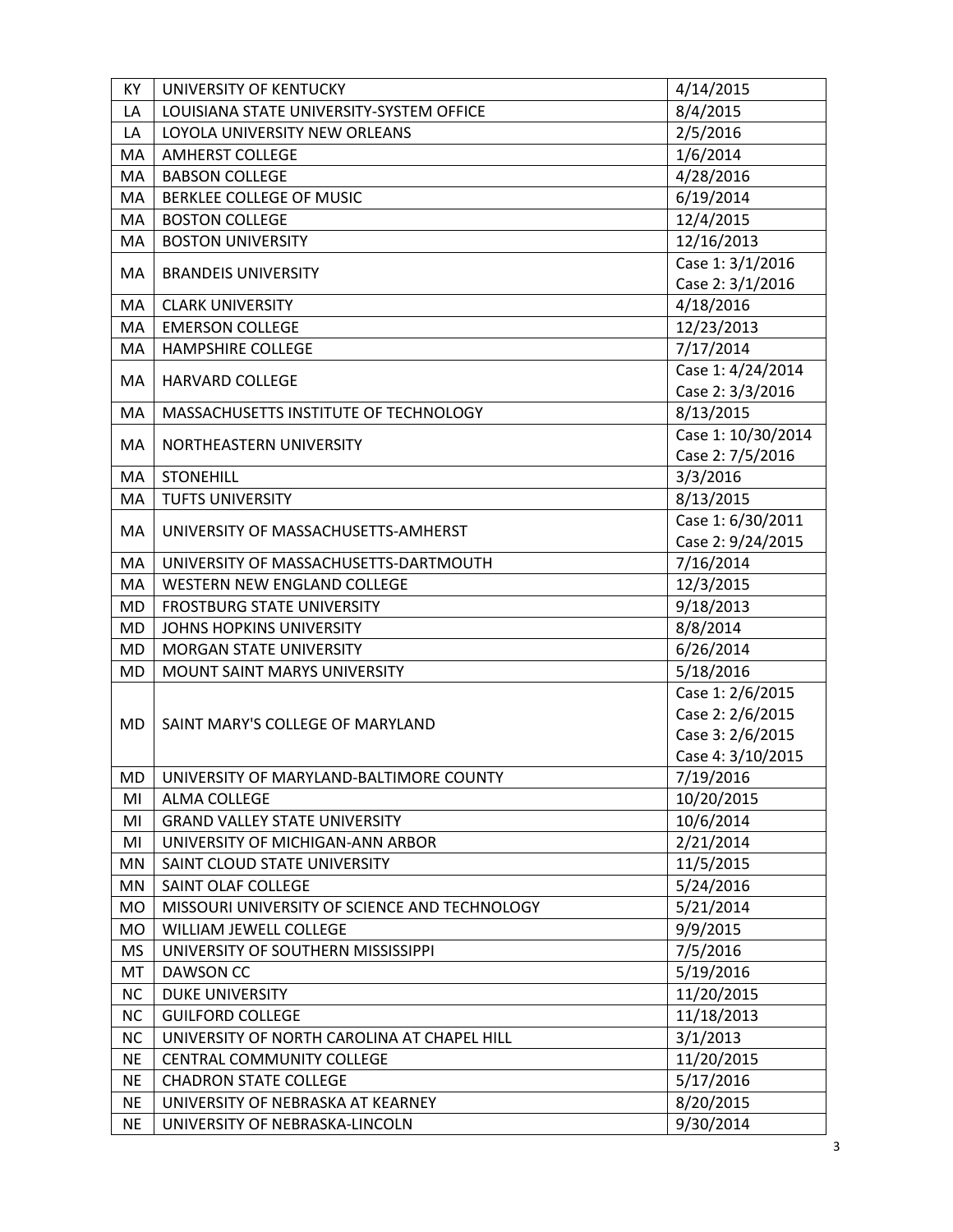| <b>NH</b> | DARTMOUTH COLLEGE                            | Case 1: 5/31/2013 |
|-----------|----------------------------------------------|-------------------|
|           |                                              | Case 2: 8/21/2015 |
| <b>NJ</b> | MONMOUTH UNIVERSITY                          | 4/21/2016         |
| <b>NJ</b> | PRINCETON UNIVERSITY                         | 9/30/2015         |
| <b>NJ</b> | <b>RIDER UNIVERSITY</b>                      | 4/4/2016          |
| <b>NJ</b> | <b>SETON HALL UNIVERSITY</b>                 | 7/22/2015         |
| <b>NY</b> | <b>BARD COLLLEGE</b>                         | 12/30/2015        |
| <b>NY</b> | <b>BARNARD COLLEGE</b>                       | 12/29/2014        |
| NY        | <b>CANISIUS COLLEGE</b>                      | 12/11/2014        |
|           |                                              | Case 1: 1/8/2015  |
| <b>NY</b> | <b>COLUMBIA UNIVERSITY</b>                   | Case 2: 7/30/2015 |
|           |                                              | Case 3: 6/23/2016 |
|           |                                              | Case 1: 5/26/2015 |
| <b>NY</b> | <b>CORNELL UNIVERSITY</b>                    | Case 2: 12/2/2015 |
|           |                                              | Case 3: 6/16/2016 |
| NY.       | <b>CORNING COMMUNITY COLLEGE</b>             | 9/2/2015          |
| <b>NY</b> | <b>CUNY HUNTER COLLEGE</b>                   | 2/8/2013          |
| NY.       | <b>ELMIRA COLLEGE</b>                        | 5/12/2014         |
| NY        | <b>HAMILTON COLLEGE</b>                      | 11/14/2014        |
|           |                                              | Case 1: 4/24/2014 |
| <b>NY</b> | HOBART AND WILLIAM SMITH COLLEGES            | Case 2: 8/10/2015 |
| NY.       | MONROE COMMUNITY COLLEGE                     | 4/27/2016         |
| <b>NY</b> | NEW YORK UNIVERSITY SCHOOL OF MEDICINE       | 7/16/2015         |
| NY.       | PACE UNIVERSITY - NEW YORK                   | 7/22/2014         |
| NY.       | POLYTECHNIC INSTITUTE OF NEW YORK UNIVERSITY | 5/22/2015         |
| NY        | SAINT THOMAS AQUINAS COLLEGE                 | 7/9/2014          |
| <b>NY</b> | SARAH LAWRENCE COLLEGE                       | 12/4/2013         |
| NY.       | <b>SKIDMORE COLLEGE</b>                      | 1/28/2016         |
|           |                                              | Case 1: 5/27/2015 |
| <b>NY</b> | <b>ST. JOHN'S UNIVERSITY</b>                 | Case 2: 10/1/2015 |
| <b>NY</b> | <b>SUNY AT ALBANY UNIVERSITY</b>             | 6/16/2015         |
| <b>NY</b> | <b>SUNY AT STONY BROOK</b>                   | 7/23/2014         |
|           |                                              | Case 1: 4/7/2015  |
| NY.       | <b>SUNY BUFFALO STATE COLLEGE</b>            | Case 2: 3/26/2015 |
| <b>NY</b> | <b>SUNY COLLEGE AT BROCKPORT</b>             | 2/12/2015         |
| <b>NY</b> | SUNY COLLEGE AT POTSDAM                      | 6/22/2016         |
| <b>NY</b> | SUNY COLLEGE AT PURCHASE                     | 1/5/2015          |
| NY.       | SUNY UNIVERSITY AT BUFFALO                   | 5/12/2016         |
| <b>NY</b> | <b>SYRACUSE UNIVERSITY</b>                   | 6/22/2016         |
| <b>NY</b> | THE PRATT INSTITUTE                          | 8/26/2015         |
| NY.       | <b>UNION COLLEGE</b>                         | 9/16/2015         |
| <b>NY</b> | UNIVERSITY OF ROCHESTER                      | 5/21/2015         |
| OH        | <b>CLEVELAND STATE UNIVERSITY</b>            | 8/31/2015         |
| OН        | <b>DENISON UNIVERSITY</b>                    | 3/7/2014          |
| OH        | JOHN CARROLL UNIVERSITY                      | 6/6/2016          |
| OH        | <b>OBERLIN COLLEGE</b>                       | 11/24/2015        |
| OН        | <b>OHIO STATE UNIVERSITY</b>                 | 8/12/2015         |
| OН        | THE UNIVERSITY OF AKRON                      | 5/6/2014          |
| OH        | UNIVERSITY OF CINCINNATI-MAIN CAMPUS         | 2/9/2016          |
|           |                                              |                   |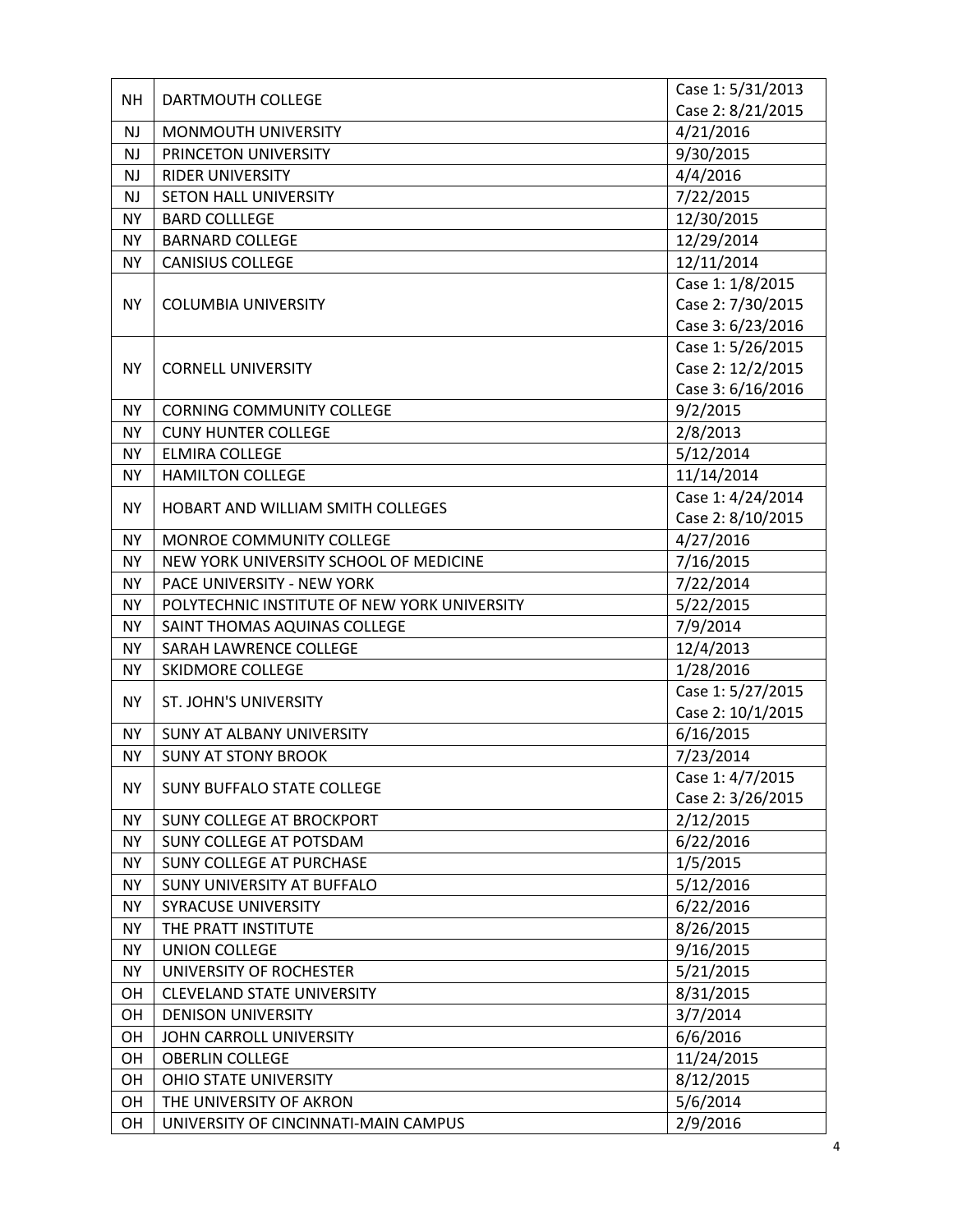| OH        | WITTENBERG UNIVERSITY                         | Case 1: 8/25/2011  |
|-----------|-----------------------------------------------|--------------------|
|           |                                               | Case 2: 4/18/2013  |
| OK        | <b>LANGSTON UNIVERSITY</b>                    | 11/26/2014         |
| OK        | OKLAHOMA STATE UNIVERSITY                     | 4/10/2014          |
| OK        | THE UNIVERSITY OF TULSA                       | 4/14/2016          |
| PA        | <b>ALLEGHENY COLLEGE</b>                      | Case 1: 12/5/2014  |
|           |                                               | Case 2: 7/30/2015  |
| PA        | <b>CARNEGIE MELLON UNIVERSITY</b>             | 1/13/2014          |
| PA        | <b>ELIZABETHTOWN COLLEGE</b>                  | 11/20/2014         |
| PA        | FRANKLIN AND MARSHALL COLLEGE                 | 3/26/2014          |
| PA        | <b>GANNON UNIVERSITY</b>                      | Case 1: 6/1/2016   |
|           |                                               | Case 2: 7/20/2016  |
| PA        | <b>LINCOLN UNIVERSITY</b>                     | 12/2/2015          |
| PA        | PENNSYLVANIA STATE UNIVERSITY                 | 1/23/2014          |
| PA        | POINT PARK UNIVERSITY                         | Case 1: 2/19/2015  |
|           |                                               | Case 2: 2/27/2015  |
| PA        | <b>SWARTHMORE COLLEGE</b>                     | 7/12/2013          |
|           |                                               | Case 1: 8/9/2013   |
| PA        | <b>TEMPLE UNIVERSITY</b>                      | Case 2: 11/19/2014 |
|           |                                               | Case 3: 11/20/2015 |
| PA        | <b>VALLEY FORGE MILITARY COLLEGE</b>          | 4/23/2015          |
| <b>PR</b> | UNIVERSIDAD DE PUERTO RICO                    | 9/14/2015          |
| RI        | <b>BROWN UNIVERSITY</b>                       | Case 1: 7/10/2014  |
|           |                                               | Case 2: 4/10/2015  |
| <b>SC</b> | <b>CLEMSON UNIVERSITY</b>                     | 7/21/2016          |
| TN        | <b>RHODES COLLEGE</b>                         | 6/1/2016           |
| <b>TN</b> | SOUTHWEST TENNESSEE COMMUNITY COLLEGE         | 2/12/2016          |
| <b>TN</b> | UNIVERSITY OF TENNESEE                        | Case 1: 6/29/2015  |
|           |                                               | Case 2: 7/21/2015  |
| TN        | UNIVERSITY OF TENNESSEE @ CHATTANOOGA         | Case 1: 12/5/2014  |
|           |                                               | Case 2: 4/3/2015   |
| <b>TN</b> | <b>VANDERBILT UNIVERSITY</b>                  | 3/12/2014          |
| TX        | <b>CISCO JUNIOR COLLEGE</b>                   | 5/7/2014           |
| <b>TX</b> | PAUL QUINN COLLEGE                            | 3/23/2016          |
| <b>TX</b> | SOUTHWESTERN UNIVERSITY                       | 2/18/2016          |
| TX        | <b>TEXAS A&amp;M UNIVERSITY</b>               | 3/18/2015          |
| <b>TX</b> | THE UNIVERSITY OF TEXAS HEALTH SCIENCE CENTER | 2/24/2016          |
| <b>TX</b> | THE UNIVERSITY OF TEXAS-PAN AMERICAN          | 4/21/2014          |
| TX        | <b>TRINITY UNIVERSITY</b>                     | 7/31/2015          |
| <b>TX</b> | UNIVERSITY OF HOUSTON                         | 10/27/2015         |
| UT        | <b>BRIGHAM YOUNG UNIVERSITY</b>               | 8/4/2016           |
| UT        | UNIVERSITY OF UTAH                            | 6/23/2016          |
| UT        | <b>WESTMINSTER COLLEGE</b>                    | 1/20/2015          |
| VA        | <b>COLLEGE OF WILLIAM AND MARY</b>            | 4/18/2014          |
| VA        | <b>JAMES MADISON UNIVERSITY</b>               | 6/4/2014           |
| VA        | UNIVERSITY OF RICHMOND                        | 6/12/2014          |
| VA        | UNIVERSITY OF VIRGINIA - MAIN CAMPUS          | 7/22/2016          |
| VA        | VIRGINIA COMMONWEALTH UNIVERSITY              | Case 1: 7/14/2015  |
|           |                                               | Case 2: 12/8/2015  |